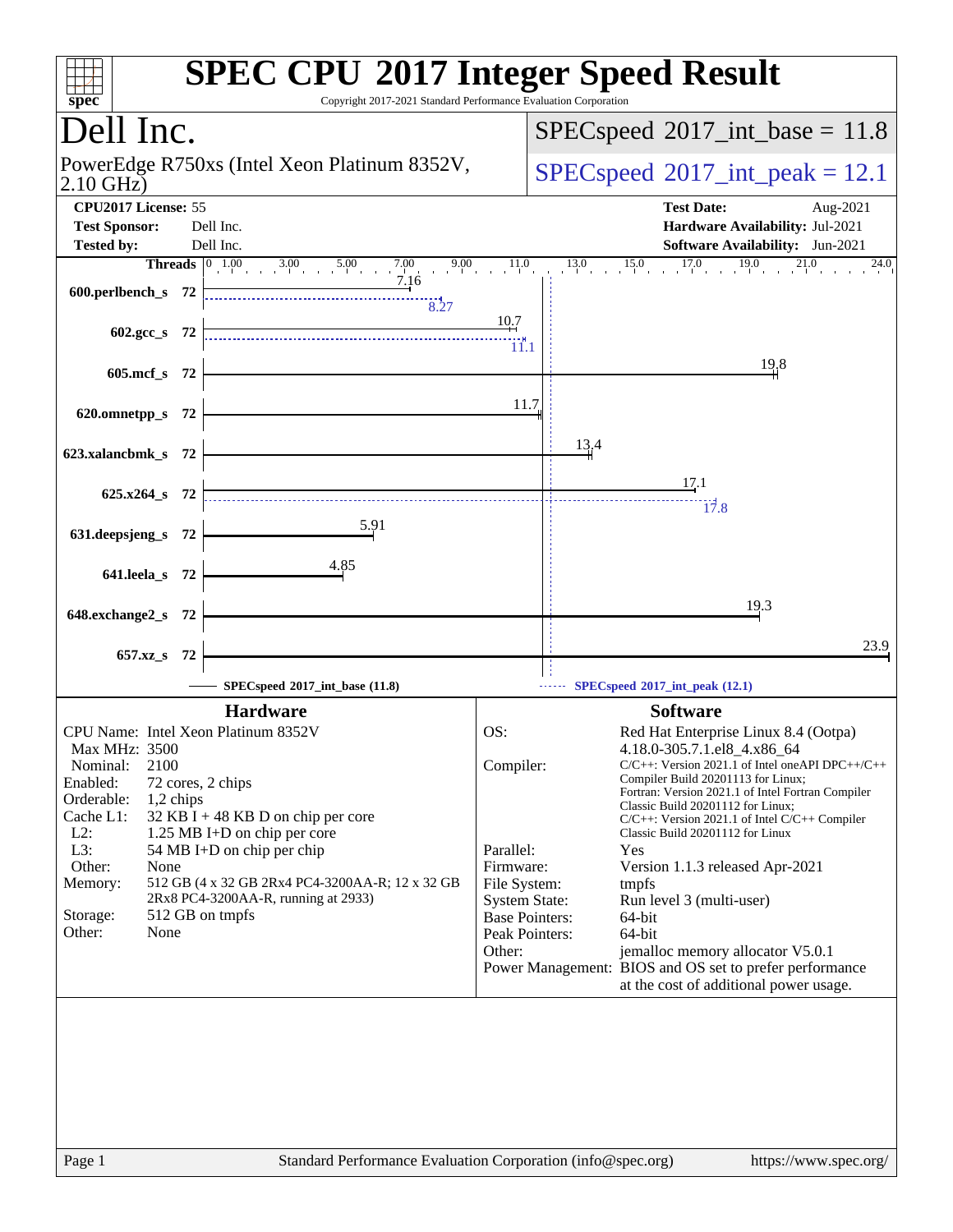

Copyright 2017-2021 Standard Performance Evaluation Corporation

# Dell Inc.

#### 2.10 GHz) PowerEdge R750xs (Intel Xeon Platinum 8352V,  $SPECspeed@2017$  $SPECspeed@2017$  int peak = 12.1

 $SPECspeed^{\circ}2017\_int\_base = 11.8$  $SPECspeed^{\circ}2017\_int\_base = 11.8$ 

**[CPU2017 License:](http://www.spec.org/auto/cpu2017/Docs/result-fields.html#CPU2017License)** 55 **[Test Date:](http://www.spec.org/auto/cpu2017/Docs/result-fields.html#TestDate)** Aug-2021 **[Test Sponsor:](http://www.spec.org/auto/cpu2017/Docs/result-fields.html#TestSponsor)** Dell Inc. **[Hardware Availability:](http://www.spec.org/auto/cpu2017/Docs/result-fields.html#HardwareAvailability)** Jul-2021 **[Tested by:](http://www.spec.org/auto/cpu2017/Docs/result-fields.html#Testedby)** Dell Inc. **[Software Availability:](http://www.spec.org/auto/cpu2017/Docs/result-fields.html#SoftwareAvailability)** Jun-2021

#### **[Results Table](http://www.spec.org/auto/cpu2017/Docs/result-fields.html#ResultsTable)**

|                                      | <b>Base</b>    |                |             |                |             | <b>Peak</b>    |       |                |                |              |                |              |                |              |
|--------------------------------------|----------------|----------------|-------------|----------------|-------------|----------------|-------|----------------|----------------|--------------|----------------|--------------|----------------|--------------|
| <b>Benchmark</b>                     | <b>Threads</b> | <b>Seconds</b> | Ratio       | <b>Seconds</b> | Ratio       | <b>Seconds</b> | Ratio | <b>Threads</b> | <b>Seconds</b> | <b>Ratio</b> | <b>Seconds</b> | <b>Ratio</b> | <b>Seconds</b> | <b>Ratio</b> |
| $600.$ perlbench $\mathsf{S}$        | 72             | 248            | 7.16        | 246            | 7.21        |                |       | 72             | 215            | 8.27         | 214            | 8.29         |                |              |
| $602 \text{.} \text{gcc}\text{_<}$ s | 72             | 365            | 10.9        | 374            | 10.7        |                |       | 72             | <u>358</u>     | <u>11.1</u>  | 356            | 11.2         |                |              |
| $605$ .mcf s                         | 72             | 238            | <u>19.8</u> | 236            | 20.0        |                |       | 72             | 238            | <u>19.8</u>  | 236            | 20.0         |                |              |
| 620.omnetpp_s                        | 72             | 139            | 11.7        | <b>140</b>     | 11.7        |                |       | 72             | 139            | 11.7         | <u>140</u>     | 11.7         |                |              |
| 623.xalancbmk s                      | 72             | 105            | 13.5        | <u>106</u>     | <u>13.4</u> |                |       | 72             | 105            | 13.5         | <u>106</u>     | <u>13.4</u>  |                |              |
| 625.x264 s                           | 72             | 103            | 17.1        | 103            | 17.1        |                |       | 72             | 98.9           | 17.8         | 98.9           | 17.8         |                |              |
| 631.deepsjeng_s                      | 72             | 242            | 5.92        | 243            | 5.91        |                |       | 72             | 242            | 5.92         | 243            | 5.91         |                |              |
| 641.leela s                          | 72             | 352            | 4.85        | 352            | 4.85        |                |       | 72             | 352            | 4.85         | 352            | 4.85         |                |              |
| 648.exchange2_s                      | 72             | 152            | 19.3        | 152            | 19.4        |                |       | 72             | 152            | <u>19.3</u>  | 152            | 19.4         |                |              |
| 657.xz s                             | 72             | 259            | 23.9        | 259            | 23.9        |                |       | 72             | 259            | 23.9         | 259            | 23.9         |                |              |
| $SPECspeed*2017$ int base =<br>11.8  |                |                |             |                |             |                |       |                |                |              |                |              |                |              |
| $SPEC speed*2017\_int\_peak =$       |                |                | 12.1        |                |             |                |       |                |                |              |                |              |                |              |

Results appear in the [order in which they were run.](http://www.spec.org/auto/cpu2017/Docs/result-fields.html#RunOrder) Bold underlined text [indicates a median measurement.](http://www.spec.org/auto/cpu2017/Docs/result-fields.html#Median)

#### **[Operating System Notes](http://www.spec.org/auto/cpu2017/Docs/result-fields.html#OperatingSystemNotes)**

Stack size set to unlimited using "ulimit -s unlimited"

is mitigated in the system as tested and documented.

#### **[Environment Variables Notes](http://www.spec.org/auto/cpu2017/Docs/result-fields.html#EnvironmentVariablesNotes)**

```
Environment variables set by runcpu before the start of the run:
KMP_AFFINITY = "granularity=fine,scatter"
LD_LIBRARY_PATH =
      "/mnt/ramdisk/cpu2017-1.1.8-ic2021.1/lib/intel64:/mnt/ramdisk/cpu2017-1.
      1.8-ic2021.1/je5.0.1-64"
MALLOC_CONF = "retain:true"
OMP_STACKSIZE = "192M"
```
#### **[General Notes](http://www.spec.org/auto/cpu2017/Docs/result-fields.html#GeneralNotes)**

 Binaries compiled on a system with 1x Intel Core i9-7980XE CPU + 64GB RAM memory using Redhat Enterprise Linux 8.0 Transparent Huge Pages enabled by default Prior to runcpu invocation Filesystem page cache synced and cleared with: sync; echo 3> /proc/sys/vm/drop\_caches jemalloc, a general purpose malloc implementation built with the RedHat Enterprise 7.5, and the system compiler gcc 4.8.5 sources available from jemalloc.net or <https://github.com/jemalloc/jemalloc/releases> NA: The test sponsor attests, as of date of publication, that CVE-2017-5754 (Meltdown)

**(Continued on next page)**

|        | (Continued on next page)                                    |                       |
|--------|-------------------------------------------------------------|-----------------------|
| Page 2 | Standard Performance Evaluation Corporation (info@spec.org) | https://www.spec.org/ |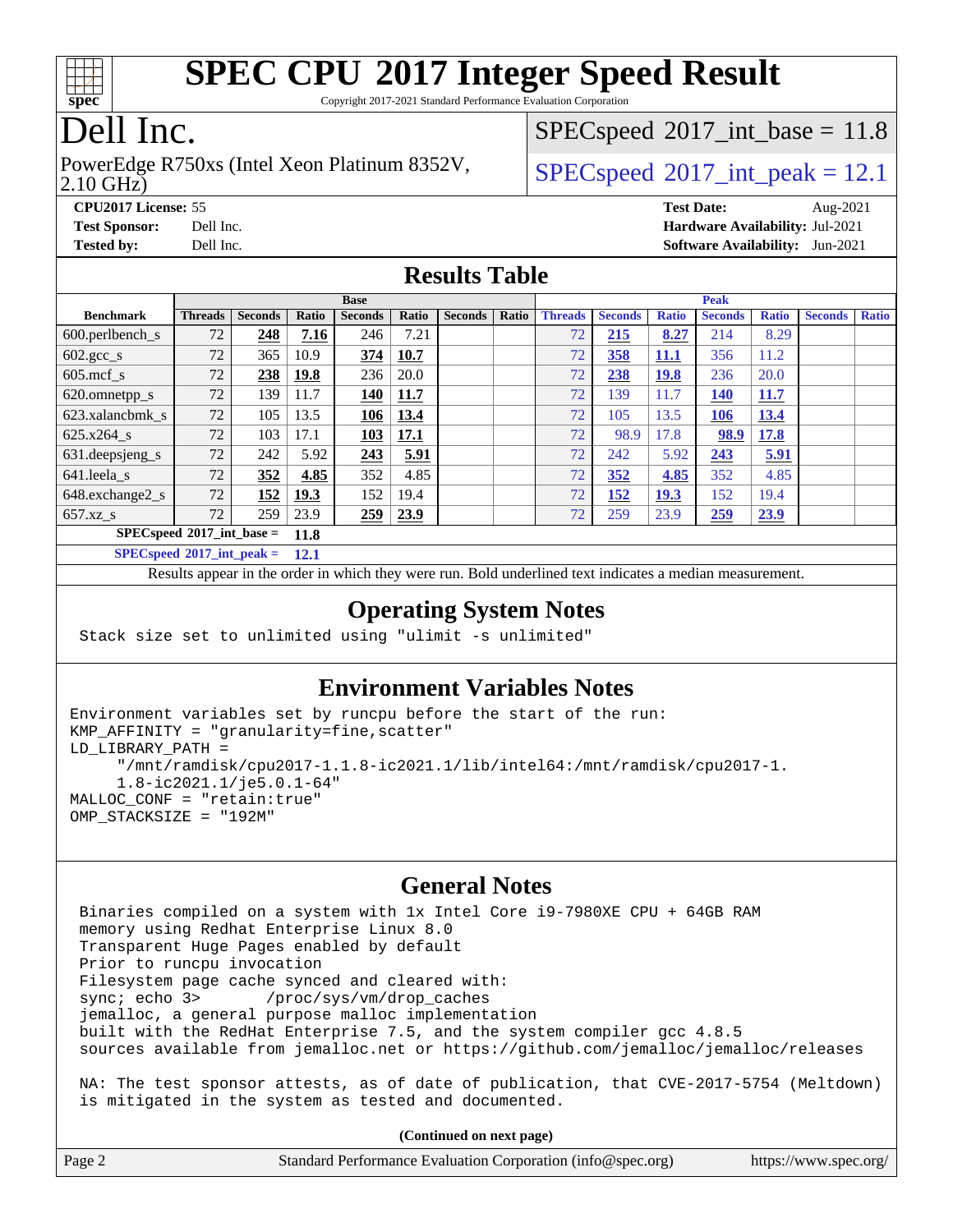

Copyright 2017-2021 Standard Performance Evaluation Corporation

## Dell Inc.

2.10 GHz) PowerEdge R750xs (Intel Xeon Platinum 8352V,  $\vert$  [SPECspeed](http://www.spec.org/auto/cpu2017/Docs/result-fields.html#SPECspeed2017intpeak)®[2017\\_int\\_peak = 1](http://www.spec.org/auto/cpu2017/Docs/result-fields.html#SPECspeed2017intpeak)2.1

 $SPECspeed^{\circ}2017\_int\_base = 11.8$  $SPECspeed^{\circ}2017\_int\_base = 11.8$ 

**[CPU2017 License:](http://www.spec.org/auto/cpu2017/Docs/result-fields.html#CPU2017License)** 55 **[Test Date:](http://www.spec.org/auto/cpu2017/Docs/result-fields.html#TestDate)** Aug-2021 **[Test Sponsor:](http://www.spec.org/auto/cpu2017/Docs/result-fields.html#TestSponsor)** Dell Inc. **[Hardware Availability:](http://www.spec.org/auto/cpu2017/Docs/result-fields.html#HardwareAvailability)** Jul-2021 **[Tested by:](http://www.spec.org/auto/cpu2017/Docs/result-fields.html#Testedby)** Dell Inc. **[Software Availability:](http://www.spec.org/auto/cpu2017/Docs/result-fields.html#SoftwareAvailability)** Jun-2021

#### **[General Notes \(Continued\)](http://www.spec.org/auto/cpu2017/Docs/result-fields.html#GeneralNotes)**

 Yes: The test sponsor attests, as of date of publication, that CVE-2017-5753 (Spectre variant 1) is mitigated in the system as tested and documented. Yes: The test sponsor attests, as of date of publication, that CVE-2017-5715 (Spectre variant 2) is mitigated in the system as tested and documented.

Benchmark run from a 512 GB ramdisk created with the cmd: "mount -t tmpfs -o size=512G tmpfs /mnt/ramdisk"

#### **[Platform Notes](http://www.spec.org/auto/cpu2017/Docs/result-fields.html#PlatformNotes)**

 BIOS settings: Logical Processor : Disabled Virtualization Technology : Disabled System Profile : Custom CPU Power Management : Maximum Performance C1E : Disabled C States : Autonomous Memory Patrol Scrub : Disabled Energy Efficiency Policy : Performance CPU Interconnect Bus Link Power Management : Disabled PCI ASPM L1 Link Power Management : Disabled Sysinfo program /mnt/ramdisk/cpu2017-1.1.8-ic2021.1/bin/sysinfo Rev: r6622 of 2021-04-07 982a61ec0915b55891ef0e16acafc64d running on R750xs.9xbztd3.inside.dell.com Wed Aug 18 12:35:13 2021 SUT (System Under Test) info as seen by some common utilities. For more information on this section, see <https://www.spec.org/cpu2017/Docs/config.html#sysinfo> From /proc/cpuinfo model name : Intel(R) Xeon(R) Platinum 8352V CPU @ 2.10GHz 2 "physical id"s (chips) 72 "processors" cores, siblings (Caution: counting these is hw and system dependent. The following excerpts from /proc/cpuinfo might not be reliable. Use with caution.) cpu cores : 36 siblings : 36 physical 0: cores 0 1 2 3 4 5 6 7 10 11 12 13 14 15 16 17 18 19 20 21 22 23 24 25 26 27 28 29 30 31 32 33 34 35 physical 1: cores 0 1 2 3 4 5 6 7 10 11 12 13 14 15 16 17 18 19 20 21 22 23 24 25 26 27 28 29 30 31 32 33 34 35

**(Continued on next page)**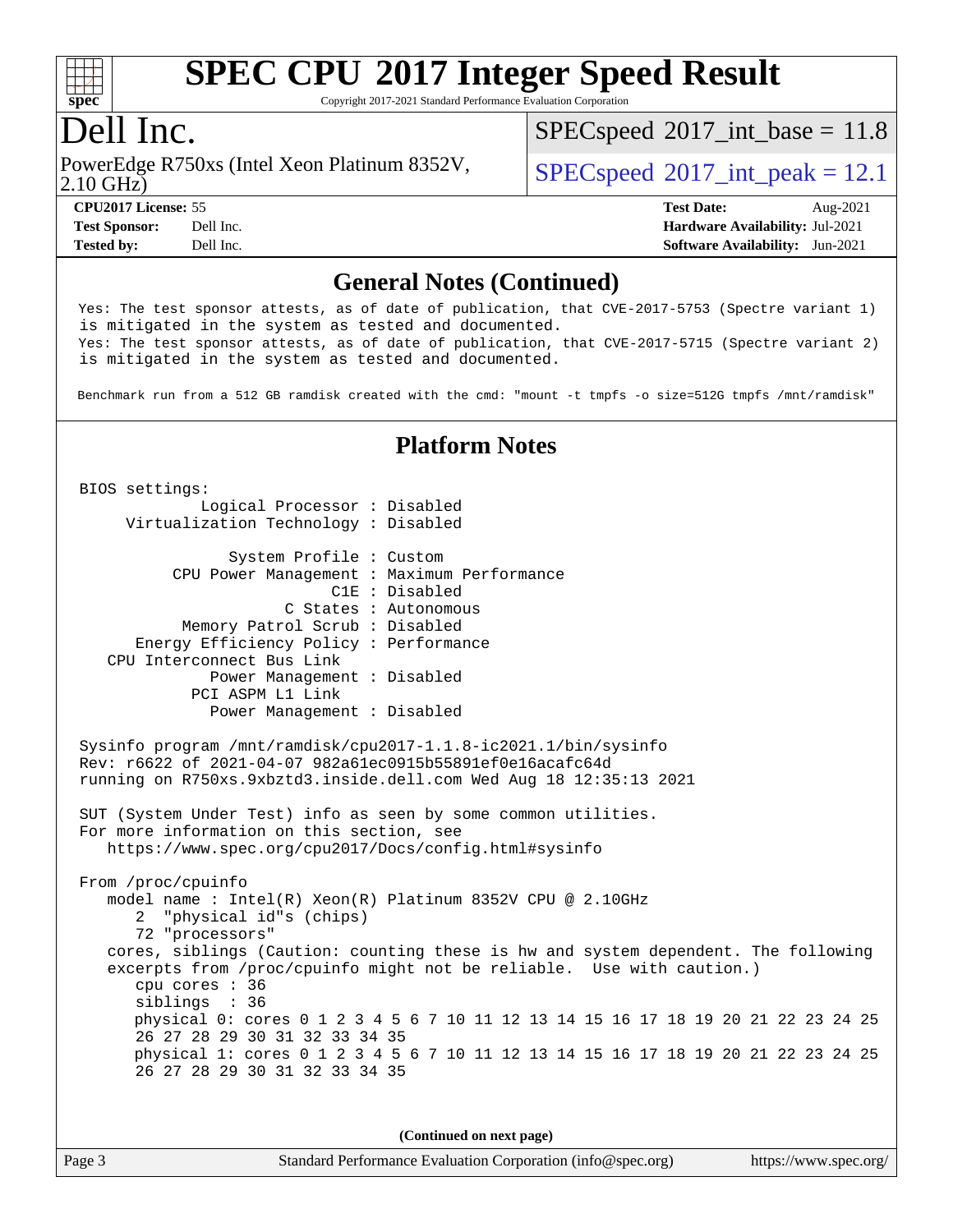

Copyright 2017-2021 Standard Performance Evaluation Corporation

## Dell Inc.

2.10 GHz) PowerEdge R750xs (Intel Xeon Platinum 8352V,  $SPECspeed@2017\_int\_peak = 12.1$  $SPECspeed@2017\_int\_peak = 12.1$ 

 $SPEC speed$ <sup>®</sup> $2017$ \_int\_base = 11.8

**[CPU2017 License:](http://www.spec.org/auto/cpu2017/Docs/result-fields.html#CPU2017License)** 55 **[Test Date:](http://www.spec.org/auto/cpu2017/Docs/result-fields.html#TestDate)** Aug-2021 **[Test Sponsor:](http://www.spec.org/auto/cpu2017/Docs/result-fields.html#TestSponsor)** Dell Inc. **[Hardware Availability:](http://www.spec.org/auto/cpu2017/Docs/result-fields.html#HardwareAvailability)** Jul-2021 **[Tested by:](http://www.spec.org/auto/cpu2017/Docs/result-fields.html#Testedby)** Dell Inc. **[Software Availability:](http://www.spec.org/auto/cpu2017/Docs/result-fields.html#SoftwareAvailability)** Jun-2021

#### **[Platform Notes \(Continued\)](http://www.spec.org/auto/cpu2017/Docs/result-fields.html#PlatformNotes)**

| From 1scpu from util-linux 2.32.1:                                                                                |                                                                                                                   |  |  |  |  |  |
|-------------------------------------------------------------------------------------------------------------------|-------------------------------------------------------------------------------------------------------------------|--|--|--|--|--|
| Architecture:                                                                                                     | x86 64                                                                                                            |  |  |  |  |  |
| $CPU$ op-mode( $s$ ):                                                                                             | $32$ -bit, $64$ -bit                                                                                              |  |  |  |  |  |
| Byte Order:                                                                                                       | Little Endian                                                                                                     |  |  |  |  |  |
| CPU(s):                                                                                                           | 72                                                                                                                |  |  |  |  |  |
| On-line CPU(s) list: $0-71$                                                                                       |                                                                                                                   |  |  |  |  |  |
| Thread( $s$ ) per core:                                                                                           | $\mathbf{1}$                                                                                                      |  |  |  |  |  |
| Core(s) per socket:                                                                                               | 36                                                                                                                |  |  |  |  |  |
| Socket(s):                                                                                                        | 2                                                                                                                 |  |  |  |  |  |
| NUMA $node(s):$                                                                                                   | $\overline{2}$                                                                                                    |  |  |  |  |  |
| Vendor ID:                                                                                                        | GenuineIntel                                                                                                      |  |  |  |  |  |
| BIOS Vendor ID:                                                                                                   | Intel                                                                                                             |  |  |  |  |  |
| CPU family:                                                                                                       | 6                                                                                                                 |  |  |  |  |  |
| Model:                                                                                                            | 106                                                                                                               |  |  |  |  |  |
| Model name:                                                                                                       | $Intel(R) Xeon(R) Platinum 8352V CPU @ 2.10GHz$                                                                   |  |  |  |  |  |
| BIOS Model name:                                                                                                  | $Intel(R) Xeon(R) Platinum 8352V CPU @ 2.10GHz$                                                                   |  |  |  |  |  |
| Stepping:                                                                                                         | 6                                                                                                                 |  |  |  |  |  |
| CPU MHz:                                                                                                          | 1934.381                                                                                                          |  |  |  |  |  |
| BogoMIPS:                                                                                                         | 4200.00                                                                                                           |  |  |  |  |  |
| Virtualization:                                                                                                   | $VT - x$                                                                                                          |  |  |  |  |  |
| L1d cache:                                                                                                        | 48K                                                                                                               |  |  |  |  |  |
| Lli cache:                                                                                                        | 32K                                                                                                               |  |  |  |  |  |
| L2 cache:                                                                                                         | 1280K                                                                                                             |  |  |  |  |  |
| L3 cache:                                                                                                         | 55296K                                                                                                            |  |  |  |  |  |
| NUMA node0 CPU(s):                                                                                                |                                                                                                                   |  |  |  |  |  |
|                                                                                                                   | 0, 2, 4, 6, 8, 10, 12, 14, 16, 18, 20, 22, 24, 26, 28, 30, 32, 34, 36, 38, 40, 42, 44, 46, 48, 50, 52, 54, 56, 58 |  |  |  |  |  |
| ,60,62,64,66,68,70                                                                                                |                                                                                                                   |  |  |  |  |  |
| NUMA $node1$ CPU $(s)$ :                                                                                          |                                                                                                                   |  |  |  |  |  |
| 1, 3, 5, 7, 9, 11, 13, 15, 17, 19, 21, 23, 25, 27, 29, 31, 33, 35, 37, 39, 41, 43, 45, 47, 49, 51, 53, 55, 57, 59 |                                                                                                                   |  |  |  |  |  |
| ,61,63,65,67,69,71                                                                                                |                                                                                                                   |  |  |  |  |  |
| fpu vme de pse tsc msr pae mce cx8 apic sep mtrr pge mca cmov<br>Flags:                                           |                                                                                                                   |  |  |  |  |  |
| pat pse36 clflush dts acpi mmx fxsr sse sse2 ss ht tm pbe syscall nx pdpelgb rdtscp                               |                                                                                                                   |  |  |  |  |  |
|                                                                                                                   | lm constant_tsc art arch_perfmon pebs bts rep_good nopl xtopology nonstop_tsc cpuid                               |  |  |  |  |  |
|                                                                                                                   | aperfmperf pni pclmulqdq dtes64 monitor ds_cpl vmx smx est tm2 ssse3 sdbg fma cx16                                |  |  |  |  |  |
|                                                                                                                   | xtpr pdcm pcid dca sse4_1 sse4_2 x2apic movbe popcnt tsc_deadline_timer aes xsave                                 |  |  |  |  |  |
|                                                                                                                   | avx f16c rdrand lahf_lm abm 3dnowprefetch cpuid_fault epb cat_13 invpcid_single                                   |  |  |  |  |  |
|                                                                                                                   | intel_ppin ssbd mba ibrs ibpb stibp ibrs_enhanced fsgsbase tsc_adjust bmil hle avx2                               |  |  |  |  |  |
|                                                                                                                   | smep bmi2 erms invpcid cqm rdt_a avx512f avx512dq rdseed adx smap avx512ifma                                      |  |  |  |  |  |
| clflushopt clwb intel_pt avx512cd sha_ni avx512bw avx512vl xsaveopt xsavec xgetbvl                                |                                                                                                                   |  |  |  |  |  |
| xsaves cqm_llc cqm_occup_llc cqm_mbm_total cqm_mbm_local split_lock_detect wbnoinvd                               |                                                                                                                   |  |  |  |  |  |
| dtherm ida arat pln pts avx512vbmi umip pku ospke avx512_vbmi2 gfni vaes vpclmulqdq                               |                                                                                                                   |  |  |  |  |  |
|                                                                                                                   | avx512_vnni avx512_bitalg tme avx512_vpopcntdq la57 rdpid fsrm md_clear pconfig                                   |  |  |  |  |  |
| flush_l1d arch_capabilities                                                                                       |                                                                                                                   |  |  |  |  |  |
|                                                                                                                   |                                                                                                                   |  |  |  |  |  |
| /proc/cpuinfo cache data                                                                                          |                                                                                                                   |  |  |  |  |  |
| cache size : 55296 KB                                                                                             |                                                                                                                   |  |  |  |  |  |

**(Continued on next page)**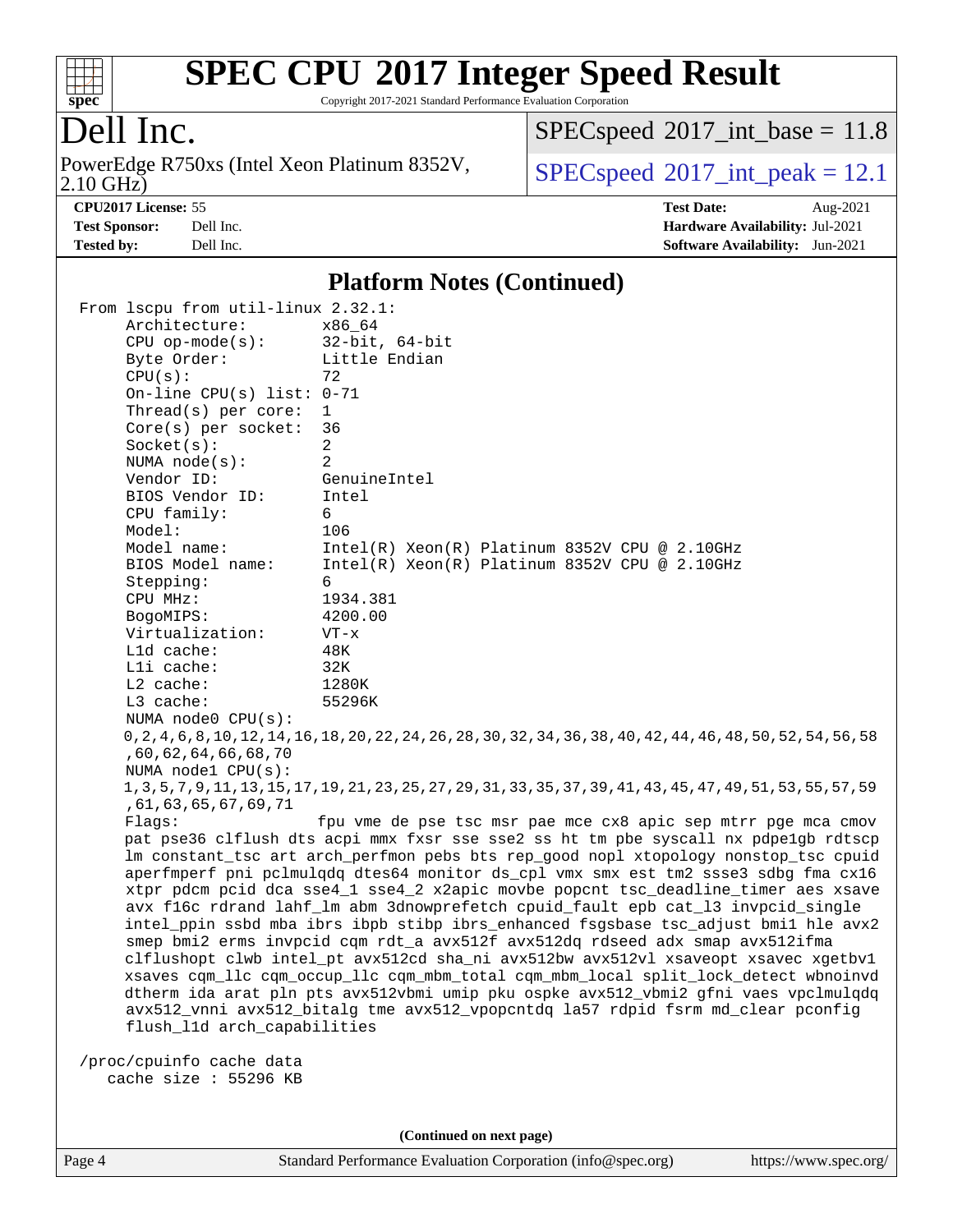

Copyright 2017-2021 Standard Performance Evaluation Corporation

## ell Inc.

2.10 GHz) PowerEdge R750xs (Intel Xeon Platinum 8352V,  $SPECspeed@2017$  $SPECspeed@2017$  int peak = 12.1

 $SPECspeed^{\circ}2017\_int\_base = 11.8$  $SPECspeed^{\circ}2017\_int\_base = 11.8$ 

**[Tested by:](http://www.spec.org/auto/cpu2017/Docs/result-fields.html#Testedby)** Dell Inc. **[Software Availability:](http://www.spec.org/auto/cpu2017/Docs/result-fields.html#SoftwareAvailability)** Jun-2021

**[CPU2017 License:](http://www.spec.org/auto/cpu2017/Docs/result-fields.html#CPU2017License)** 55 **[Test Date:](http://www.spec.org/auto/cpu2017/Docs/result-fields.html#TestDate)** Aug-2021 **[Test Sponsor:](http://www.spec.org/auto/cpu2017/Docs/result-fields.html#TestSponsor)** Dell Inc. **[Hardware Availability:](http://www.spec.org/auto/cpu2017/Docs/result-fields.html#HardwareAvailability)** Jul-2021

#### **[Platform Notes \(Continued\)](http://www.spec.org/auto/cpu2017/Docs/result-fields.html#PlatformNotes)**

From numactl --hardware WARNING: a numactl 'node' might or might not correspond to a physical chip. available: 2 nodes (0-1) node 0 cpus: 0 2 4 6 8 10 12 14 16 18 20 22 24 26 28 30 32 34 36 38 40 42 44 46 48 50 52 54 56 58 60 62 64 66 68 70 node 0 size: 257141 MB node 0 free: 252780 MB node 1 cpus: 1 3 5 7 9 11 13 15 17 19 21 23 25 27 29 31 33 35 37 39 41 43 45 47 49 51 53 55 57 59 61 63 65 67 69 71 node 1 size: 258037 MB node 1 free: 251812 MB node distances: node 0 1  $0: 10 20$  1: 20 10 From /proc/meminfo MemTotal: 527543016 kB HugePages\_Total: 0 Hugepagesize: 2048 kB /sbin/tuned-adm active Current active profile: throughput-performance From /etc/\*release\* /etc/\*version\* os-release: NAME="Red Hat Enterprise Linux" VERSION="8.4 (Ootpa)" ID="rhel" ID\_LIKE="fedora" VERSION\_ID="8.4" PLATFORM\_ID="platform:el8" PRETTY\_NAME="Red Hat Enterprise Linux 8.4 (Ootpa)" ANSI\_COLOR="0;31" redhat-release: Red Hat Enterprise Linux release 8.4 (Ootpa) system-release: Red Hat Enterprise Linux release 8.4 (Ootpa) system-release-cpe: cpe:/o:redhat:enterprise\_linux:8.4:ga uname -a: Linux R750xs.9xbztd3.inside.dell.com 4.18.0-305.7.1.el8\_4.x86\_64 #1 SMP Mon Jun 14 17:25:42 EDT 2021 x86\_64 x86\_64 x86\_64 GNU/Linux Kernel self-reported vulnerability status: CVE-2018-12207 (iTLB Multihit): Not affected CVE-2018-3620 (L1 Terminal Fault): Not affected Microarchitectural Data Sampling: Not affected **(Continued on next page)**

Page 5 Standard Performance Evaluation Corporation [\(info@spec.org\)](mailto:info@spec.org) <https://www.spec.org/>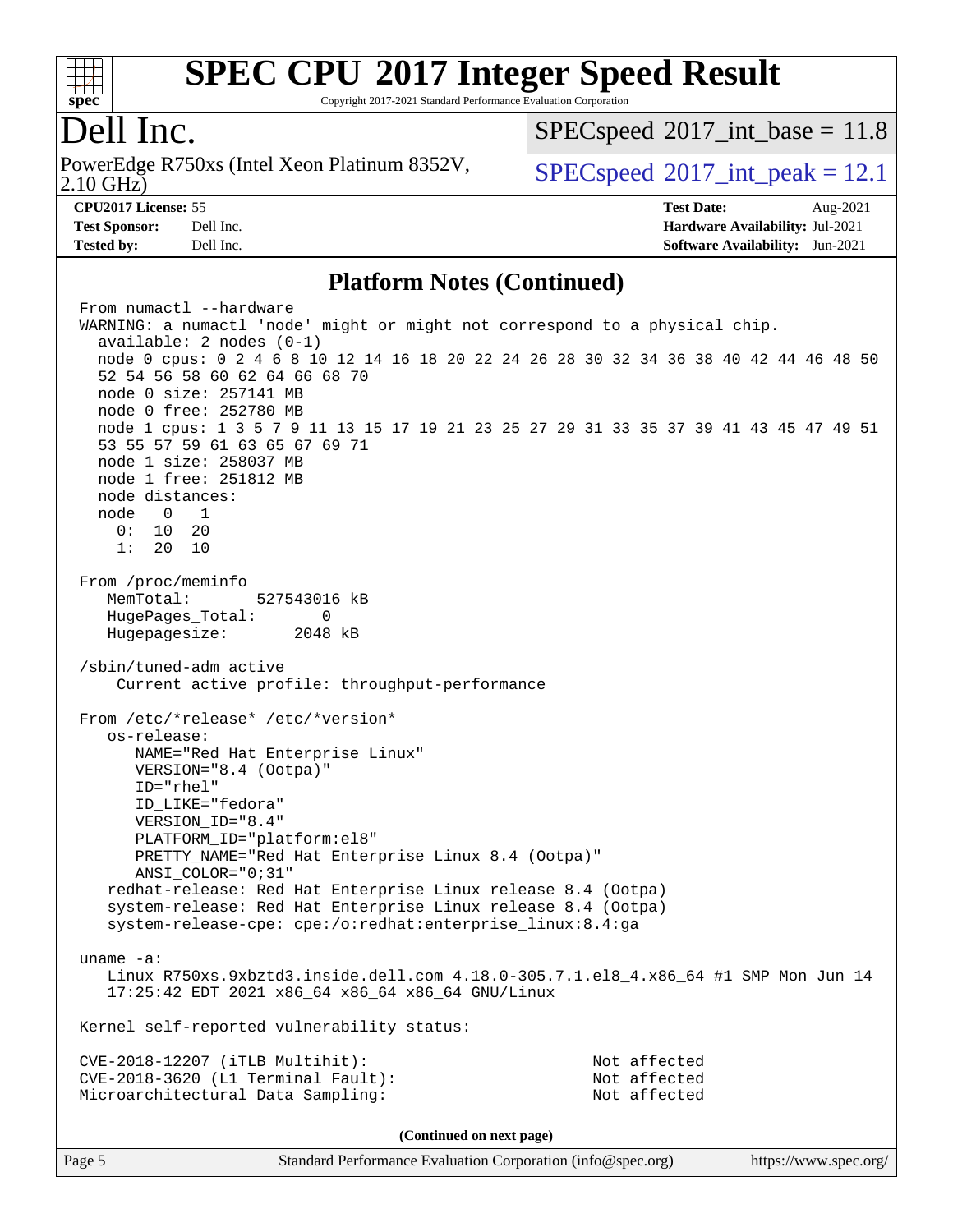

Copyright 2017-2021 Standard Performance Evaluation Corporation

## Dell Inc.

2.10 GHz) PowerEdge R750xs (Intel Xeon Platinum 8352V,  $SPECspeed@2017\_int\_peak = 12.1$  $SPECspeed@2017\_int\_peak = 12.1$ 

 $SPEC speed$ <sup>®</sup> $2017$ \_int\_base = 11.8

**[Tested by:](http://www.spec.org/auto/cpu2017/Docs/result-fields.html#Testedby)** Dell Inc. **[Software Availability:](http://www.spec.org/auto/cpu2017/Docs/result-fields.html#SoftwareAvailability)** Jun-2021

**[CPU2017 License:](http://www.spec.org/auto/cpu2017/Docs/result-fields.html#CPU2017License)** 55 **[Test Date:](http://www.spec.org/auto/cpu2017/Docs/result-fields.html#TestDate)** Aug-2021 **[Test Sponsor:](http://www.spec.org/auto/cpu2017/Docs/result-fields.html#TestSponsor)** Dell Inc. **[Hardware Availability:](http://www.spec.org/auto/cpu2017/Docs/result-fields.html#HardwareAvailability)** Jul-2021

#### **[Platform Notes \(Continued\)](http://www.spec.org/auto/cpu2017/Docs/result-fields.html#PlatformNotes)**

| CVE-2017-5754 (Meltdown):                                                                                                                           | Not affected                                |  |  |  |  |
|-----------------------------------------------------------------------------------------------------------------------------------------------------|---------------------------------------------|--|--|--|--|
| CVE-2018-3639 (Speculative Store Bypass):                                                                                                           | Mitigation: Speculative Store               |  |  |  |  |
|                                                                                                                                                     | Bypass disabled via prctl and               |  |  |  |  |
|                                                                                                                                                     | seccomp                                     |  |  |  |  |
| CVE-2017-5753 (Spectre variant 1):                                                                                                                  | Mitigation: usercopy/swapgs                 |  |  |  |  |
|                                                                                                                                                     | barriers and __user pointer<br>sanitization |  |  |  |  |
| $CVE-2017-5715$ (Spectre variant 2):                                                                                                                | Mitigation: Enhanced IBRS, IBPB:            |  |  |  |  |
|                                                                                                                                                     | conditional, RSB filling                    |  |  |  |  |
| CVE-2020-0543 (Special Register Buffer Data Sampling): Not affected                                                                                 |                                             |  |  |  |  |
| CVE-2019-11135 (TSX Asynchronous Abort):                                                                                                            | Not affected                                |  |  |  |  |
|                                                                                                                                                     |                                             |  |  |  |  |
| run-level 3 Aug 18 12:33                                                                                                                            |                                             |  |  |  |  |
|                                                                                                                                                     |                                             |  |  |  |  |
| SPEC is set to: /mnt/ramdisk/cpu2017-1.1.8-ic2021.1<br>Size Used Avail Use% Mounted on<br>Filesystem<br>Type                                        |                                             |  |  |  |  |
| tmpfs 512G 4.4G 508G 1% /mnt/ramdisk<br>tmpfs                                                                                                       |                                             |  |  |  |  |
|                                                                                                                                                     |                                             |  |  |  |  |
| From /sys/devices/virtual/dmi/id                                                                                                                    |                                             |  |  |  |  |
| Vendor:<br>Dell Inc.                                                                                                                                |                                             |  |  |  |  |
| PowerEdge R750 xs<br>Product:                                                                                                                       |                                             |  |  |  |  |
| Product Family: PowerEdge<br>Serial:<br>9XBZTD3                                                                                                     |                                             |  |  |  |  |
|                                                                                                                                                     |                                             |  |  |  |  |
| Additional information from dmidecode 3.2 follows. WARNING: Use caution when you                                                                    |                                             |  |  |  |  |
| interpret this section. The 'dmidecode' program reads system data which is "intended to                                                             |                                             |  |  |  |  |
| allow hardware to be accurately determined", but the intent may not be met, as there are                                                            |                                             |  |  |  |  |
| frequent changes to hardware, firmware, and the "DMTF SMBIOS" standard.                                                                             |                                             |  |  |  |  |
| Memory:                                                                                                                                             |                                             |  |  |  |  |
| 12x 002C069D002C 18ASF4G72PDZ-3G2E1 32 GB 2 rank 3200, configured at 2933<br>4x 00AD063200AD HMA84GR7DJR4N-XN 32 GB 2 rank 3200, configured at 2933 |                                             |  |  |  |  |
|                                                                                                                                                     |                                             |  |  |  |  |
| BIOS:                                                                                                                                               |                                             |  |  |  |  |
| BIOS Vendor:<br>Dell Inc.                                                                                                                           |                                             |  |  |  |  |
| BIOS Version:<br>1.1.3                                                                                                                              |                                             |  |  |  |  |
| 04/27/2021<br>BIOS Date:                                                                                                                            |                                             |  |  |  |  |
| BIOS Revision:<br>1.1                                                                                                                               |                                             |  |  |  |  |
| (End of data from sysinfo program)                                                                                                                  |                                             |  |  |  |  |
|                                                                                                                                                     |                                             |  |  |  |  |
| <b>Compiler Version Notes</b>                                                                                                                       |                                             |  |  |  |  |
|                                                                                                                                                     |                                             |  |  |  |  |
| 600.perlbench_s(peak)                                                                                                                               |                                             |  |  |  |  |
|                                                                                                                                                     |                                             |  |  |  |  |
| Intel(R) C Intel(R) 64 Compiler Classic for applications running on $Intel(R)$                                                                      |                                             |  |  |  |  |
|                                                                                                                                                     |                                             |  |  |  |  |
| (Continued on next page)                                                                                                                            |                                             |  |  |  |  |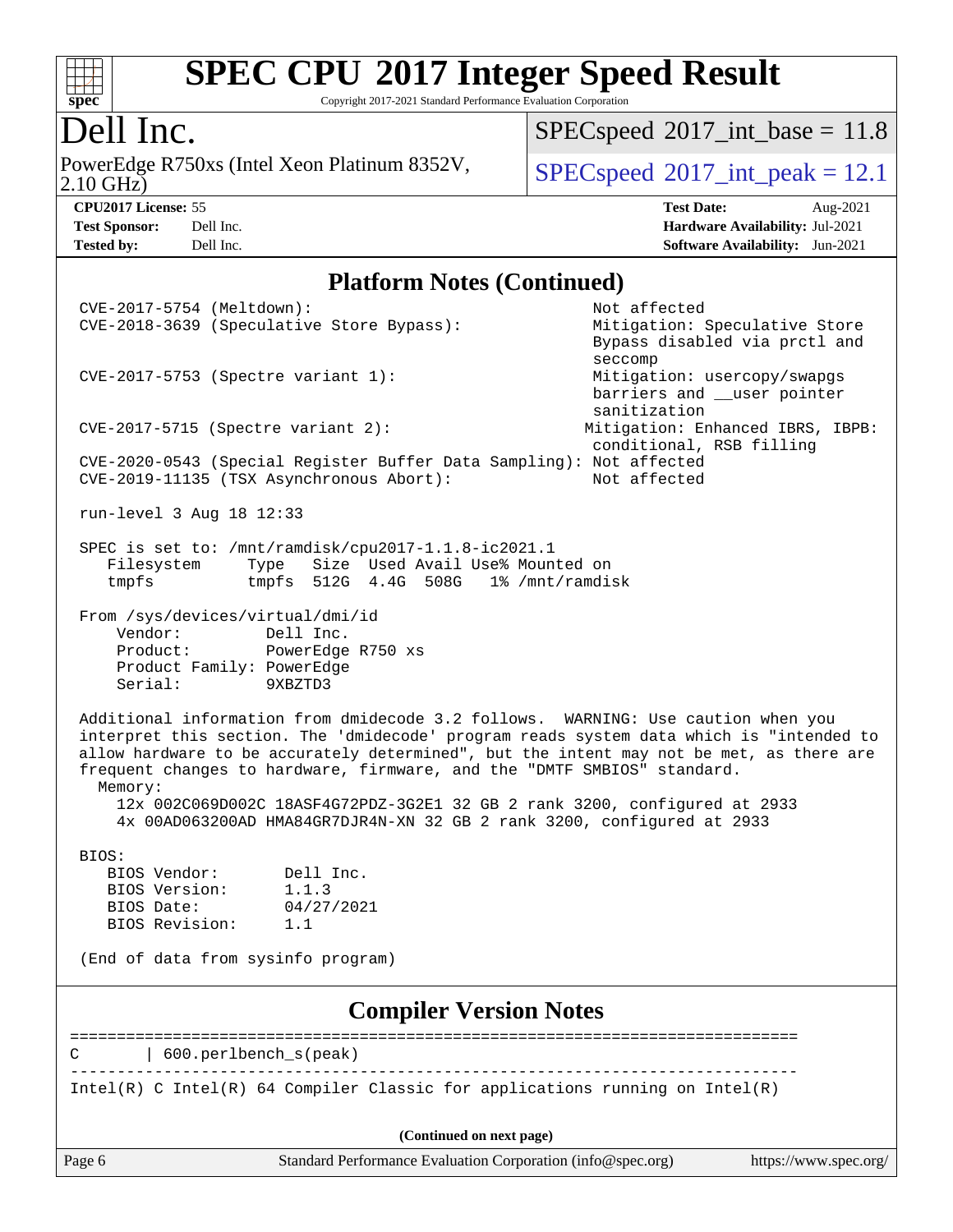

Copyright 2017-2021 Standard Performance Evaluation Corporation

## Dell Inc.

2.10 GHz) PowerEdge R750xs (Intel Xeon Platinum 8352V,  $SPECspeed@2017\_int\_peak = 12.1$  $SPECspeed@2017\_int\_peak = 12.1$ 

 $SPEC speed$ <sup>®</sup> $2017$ \_int\_base = 11.8

**[CPU2017 License:](http://www.spec.org/auto/cpu2017/Docs/result-fields.html#CPU2017License)** 55 **[Test Date:](http://www.spec.org/auto/cpu2017/Docs/result-fields.html#TestDate)** Aug-2021 **[Test Sponsor:](http://www.spec.org/auto/cpu2017/Docs/result-fields.html#TestSponsor)** Dell Inc. **[Hardware Availability:](http://www.spec.org/auto/cpu2017/Docs/result-fields.html#HardwareAvailability)** Jul-2021 **[Tested by:](http://www.spec.org/auto/cpu2017/Docs/result-fields.html#Testedby)** Dell Inc. **[Software Availability:](http://www.spec.org/auto/cpu2017/Docs/result-fields.html#SoftwareAvailability)** Jun-2021

#### **[Compiler Version Notes \(Continued\)](http://www.spec.org/auto/cpu2017/Docs/result-fields.html#CompilerVersionNotes)**

| 64, Version 2021.1 Build 20201112_000000<br>Copyright (C) 1985-2020 Intel Corporation. All rights reserved.                                                                                         |
|-----------------------------------------------------------------------------------------------------------------------------------------------------------------------------------------------------|
| 600.perlbench_s(base) 602.gcc_s(base, peak) 605.mcf_s(base, peak)<br>С<br>625.x264_s(base, peak) 657.xz_s(base, peak)                                                                               |
| Intel(R) oneAPI DPC++/C++ Compiler for applications running on Intel(R) $64$ ,<br>Version 2021.1 Build 20201113<br>Copyright (C) 1985-2020 Intel Corporation. All rights reserved.                  |
| 600.perlbench_s(peak)                                                                                                                                                                               |
| Intel(R) C Intel(R) 64 Compiler Classic for applications running on $Intel(R)$<br>64, Version 2021.1 Build 20201112_000000<br>Copyright (C) 1985-2020 Intel Corporation. All rights reserved.       |
| 600.perlbench_s(base) 602.gcc_s(base, peak) 605.mcf_s(base, peak)<br>С<br>625.x264_s(base, peak) 657.xz_s(base, peak)                                                                               |
| Intel(R) oneAPI DPC++/C++ Compiler for applications running on Intel(R) 64,<br>Version 2021.1 Build 20201113<br>Copyright (C) 1985-2020 Intel Corporation. All rights reserved.                     |
| 620.omnetpp_s(base, peak) 623.xalancbmk_s(base, peak)<br>$C++$<br>631.deepsjeng_s(base, peak) 641.leela_s(base, peak)                                                                               |
| Intel(R) oneAPI DPC++/C++ Compiler for applications running on Intel(R) 64,<br>Version 2021.1 Build 20201113<br>Copyright (C) 1985-2020 Intel Corporation. All rights reserved.                     |
| Fortran   648. exchange2_s(base, peak)                                                                                                                                                              |
| $Intel(R)$ Fortran Intel(R) 64 Compiler Classic for applications running on<br>Intel(R) 64, Version 2021.1 Build 20201112_000000<br>Copyright (C) 1985-2020 Intel Corporation. All rights reserved. |
|                                                                                                                                                                                                     |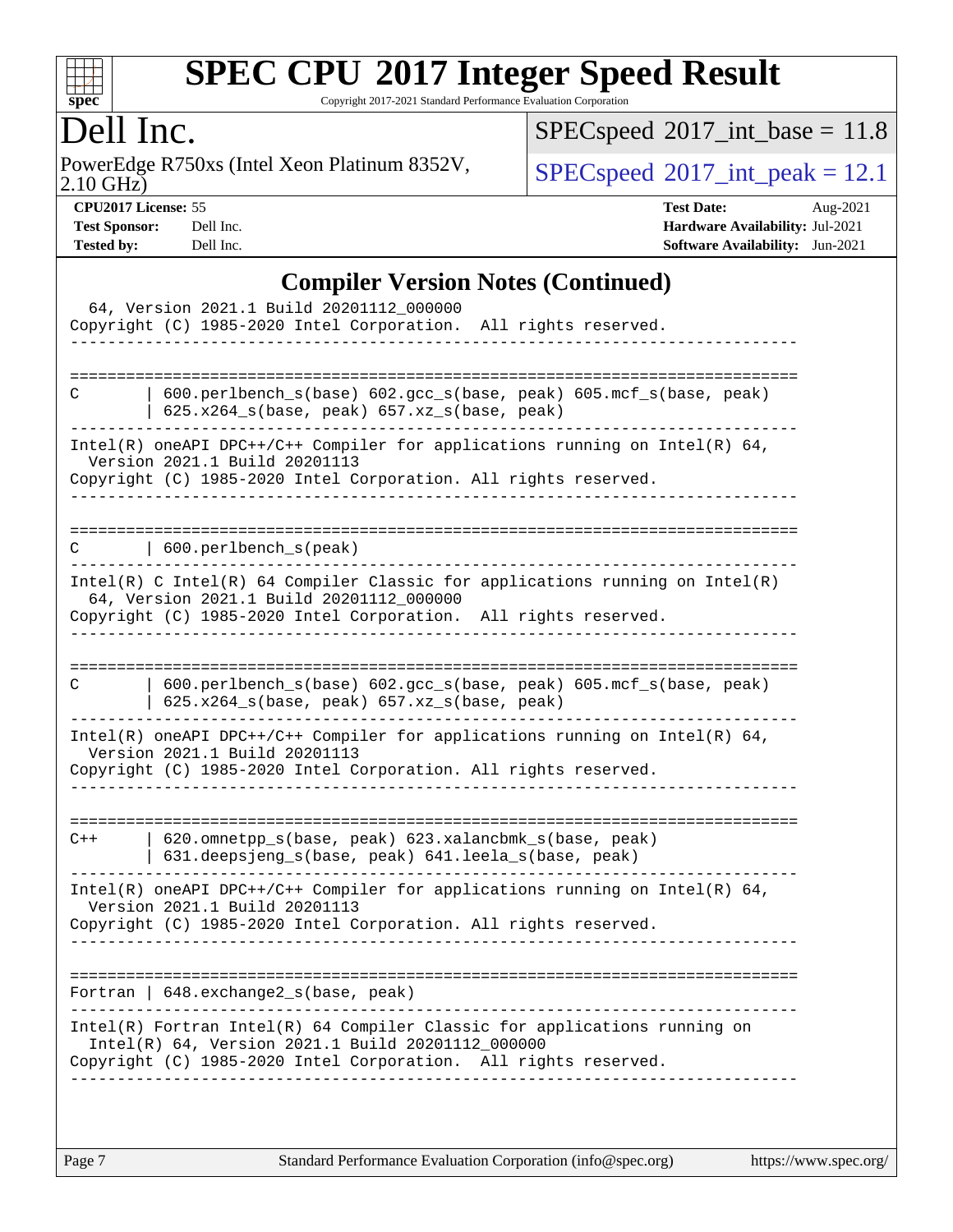

Copyright 2017-2021 Standard Performance Evaluation Corporation

# Dell Inc.

2.10 GHz) PowerEdge R750xs (Intel Xeon Platinum 8352V,  $\vert$  [SPECspeed](http://www.spec.org/auto/cpu2017/Docs/result-fields.html#SPECspeed2017intpeak)®[2017\\_int\\_peak = 1](http://www.spec.org/auto/cpu2017/Docs/result-fields.html#SPECspeed2017intpeak)2.1

 $SPECspeed^{\circ}2017\_int\_base = 11.8$  $SPECspeed^{\circ}2017\_int\_base = 11.8$ 

**[CPU2017 License:](http://www.spec.org/auto/cpu2017/Docs/result-fields.html#CPU2017License)** 55 **[Test Date:](http://www.spec.org/auto/cpu2017/Docs/result-fields.html#TestDate)** Aug-2021 **[Test Sponsor:](http://www.spec.org/auto/cpu2017/Docs/result-fields.html#TestSponsor)** Dell Inc. **[Hardware Availability:](http://www.spec.org/auto/cpu2017/Docs/result-fields.html#HardwareAvailability)** Jul-2021 **[Tested by:](http://www.spec.org/auto/cpu2017/Docs/result-fields.html#Testedby)** Dell Inc. **[Software Availability:](http://www.spec.org/auto/cpu2017/Docs/result-fields.html#SoftwareAvailability)** Jun-2021

#### **[Base Compiler Invocation](http://www.spec.org/auto/cpu2017/Docs/result-fields.html#BaseCompilerInvocation)**

[C benchmarks](http://www.spec.org/auto/cpu2017/Docs/result-fields.html#Cbenchmarks):

[icx](http://www.spec.org/cpu2017/results/res2021q3/cpu2017-20210827-28974.flags.html#user_CCbase_intel_icx_fe2d28d19ae2a5db7c42fe0f2a2aed77cb715edd4aeb23434404a8be6683fe239869bb6ca8154ca98265c2e3b9226a719a0efe2953a4a7018c379b7010ccf087)

[C++ benchmarks:](http://www.spec.org/auto/cpu2017/Docs/result-fields.html#CXXbenchmarks) [icpx](http://www.spec.org/cpu2017/results/res2021q3/cpu2017-20210827-28974.flags.html#user_CXXbase_intel_icpx_1e918ed14c436bf4b9b7c8bcdd51d4539fc71b3df010bd1e9f8732d9c34c2b2914e48204a846820f3c0ebb4095dea797a5c30b458ac0b6dffac65d78f781f5ca)

[Fortran benchmarks:](http://www.spec.org/auto/cpu2017/Docs/result-fields.html#Fortranbenchmarks) [ifort](http://www.spec.org/cpu2017/results/res2021q3/cpu2017-20210827-28974.flags.html#user_FCbase_intel_ifort_8111460550e3ca792625aed983ce982f94888b8b503583aa7ba2b8303487b4d8a21a13e7191a45c5fd58ff318f48f9492884d4413fa793fd88dd292cad7027ca)

#### **[Base Portability Flags](http://www.spec.org/auto/cpu2017/Docs/result-fields.html#BasePortabilityFlags)**

 600.perlbench\_s: [-DSPEC\\_LP64](http://www.spec.org/cpu2017/results/res2021q3/cpu2017-20210827-28974.flags.html#b600.perlbench_s_basePORTABILITY_DSPEC_LP64) [-DSPEC\\_LINUX\\_X64](http://www.spec.org/cpu2017/results/res2021q3/cpu2017-20210827-28974.flags.html#b600.perlbench_s_baseCPORTABILITY_DSPEC_LINUX_X64) 602.gcc\_s: [-DSPEC\\_LP64](http://www.spec.org/cpu2017/results/res2021q3/cpu2017-20210827-28974.flags.html#suite_basePORTABILITY602_gcc_s_DSPEC_LP64) 605.mcf\_s: [-DSPEC\\_LP64](http://www.spec.org/cpu2017/results/res2021q3/cpu2017-20210827-28974.flags.html#suite_basePORTABILITY605_mcf_s_DSPEC_LP64) 620.omnetpp\_s: [-DSPEC\\_LP64](http://www.spec.org/cpu2017/results/res2021q3/cpu2017-20210827-28974.flags.html#suite_basePORTABILITY620_omnetpp_s_DSPEC_LP64) 623.xalancbmk\_s: [-DSPEC\\_LP64](http://www.spec.org/cpu2017/results/res2021q3/cpu2017-20210827-28974.flags.html#suite_basePORTABILITY623_xalancbmk_s_DSPEC_LP64) [-DSPEC\\_LINUX](http://www.spec.org/cpu2017/results/res2021q3/cpu2017-20210827-28974.flags.html#b623.xalancbmk_s_baseCXXPORTABILITY_DSPEC_LINUX) 625.x264\_s: [-DSPEC\\_LP64](http://www.spec.org/cpu2017/results/res2021q3/cpu2017-20210827-28974.flags.html#suite_basePORTABILITY625_x264_s_DSPEC_LP64) 631.deepsjeng\_s: [-DSPEC\\_LP64](http://www.spec.org/cpu2017/results/res2021q3/cpu2017-20210827-28974.flags.html#suite_basePORTABILITY631_deepsjeng_s_DSPEC_LP64) 641.leela\_s: [-DSPEC\\_LP64](http://www.spec.org/cpu2017/results/res2021q3/cpu2017-20210827-28974.flags.html#suite_basePORTABILITY641_leela_s_DSPEC_LP64) 648.exchange2\_s: [-DSPEC\\_LP64](http://www.spec.org/cpu2017/results/res2021q3/cpu2017-20210827-28974.flags.html#suite_basePORTABILITY648_exchange2_s_DSPEC_LP64) 657.xz\_s: [-DSPEC\\_LP64](http://www.spec.org/cpu2017/results/res2021q3/cpu2017-20210827-28974.flags.html#suite_basePORTABILITY657_xz_s_DSPEC_LP64)

# **[Base Optimization Flags](http://www.spec.org/auto/cpu2017/Docs/result-fields.html#BaseOptimizationFlags)**

[C benchmarks](http://www.spec.org/auto/cpu2017/Docs/result-fields.html#Cbenchmarks):

[-DSPEC\\_OPENMP](http://www.spec.org/cpu2017/results/res2021q3/cpu2017-20210827-28974.flags.html#suite_CCbase_DSPEC_OPENMP) [-std=c11](http://www.spec.org/cpu2017/results/res2021q3/cpu2017-20210827-28974.flags.html#user_CCbase_std-icc-std_0e1c27790398a4642dfca32ffe6c27b5796f9c2d2676156f2e42c9c44eaad0c049b1cdb667a270c34d979996257aeb8fc440bfb01818dbc9357bd9d174cb8524) [-m64](http://www.spec.org/cpu2017/results/res2021q3/cpu2017-20210827-28974.flags.html#user_CCbase_m64-icc) [-fiopenmp](http://www.spec.org/cpu2017/results/res2021q3/cpu2017-20210827-28974.flags.html#user_CCbase_fiopenmp_4cde26b3fcccd23bd0bb70af4efc204325d72839eefa1147e34201101709f20b3deb62aad96701dea148529bf4ca48c90b72f3bf837ca148e297cf8a0ba6feb7) [-Wl,-z,muldefs](http://www.spec.org/cpu2017/results/res2021q3/cpu2017-20210827-28974.flags.html#user_CCbase_link_force_multiple1_b4cbdb97b34bdee9ceefcfe54f4c8ea74255f0b02a4b23e853cdb0e18eb4525ac79b5a88067c842dd0ee6996c24547a27a4b99331201badda8798ef8a743f577) [-xCORE-AVX512](http://www.spec.org/cpu2017/results/res2021q3/cpu2017-20210827-28974.flags.html#user_CCbase_f-xCORE-AVX512) [-O3](http://www.spec.org/cpu2017/results/res2021q3/cpu2017-20210827-28974.flags.html#user_CCbase_f-O3) [-ffast-math](http://www.spec.org/cpu2017/results/res2021q3/cpu2017-20210827-28974.flags.html#user_CCbase_f-ffast-math) [-flto](http://www.spec.org/cpu2017/results/res2021q3/cpu2017-20210827-28974.flags.html#user_CCbase_f-flto) [-mfpmath=sse](http://www.spec.org/cpu2017/results/res2021q3/cpu2017-20210827-28974.flags.html#user_CCbase_f-mfpmath_70eb8fac26bde974f8ab713bc9086c5621c0b8d2f6c86f38af0bd7062540daf19db5f3a066d8c6684be05d84c9b6322eb3b5be6619d967835195b93d6c02afa1) [-funroll-loops](http://www.spec.org/cpu2017/results/res2021q3/cpu2017-20210827-28974.flags.html#user_CCbase_f-funroll-loops) [-qopt-mem-layout-trans=4](http://www.spec.org/cpu2017/results/res2021q3/cpu2017-20210827-28974.flags.html#user_CCbase_f-qopt-mem-layout-trans_fa39e755916c150a61361b7846f310bcdf6f04e385ef281cadf3647acec3f0ae266d1a1d22d972a7087a248fd4e6ca390a3634700869573d231a252c784941a8) [-mbranches-within-32B-boundaries](http://www.spec.org/cpu2017/results/res2021q3/cpu2017-20210827-28974.flags.html#user_CCbase_f-mbranches-within-32B-boundaries) [-L/usr/local/jemalloc64-5.0.1/lib](http://www.spec.org/cpu2017/results/res2021q3/cpu2017-20210827-28974.flags.html#user_CCbase_jemalloc_link_path64_1_cc289568b1a6c0fd3b62c91b824c27fcb5af5e8098e6ad028160d21144ef1b8aef3170d2acf0bee98a8da324cfe4f67d0a3d0c4cc4673d993d694dc2a0df248b) [-ljemalloc](http://www.spec.org/cpu2017/results/res2021q3/cpu2017-20210827-28974.flags.html#user_CCbase_jemalloc_link_lib_d1249b907c500fa1c0672f44f562e3d0f79738ae9e3c4a9c376d49f265a04b9c99b167ecedbf6711b3085be911c67ff61f150a17b3472be731631ba4d0471706)

[C++ benchmarks:](http://www.spec.org/auto/cpu2017/Docs/result-fields.html#CXXbenchmarks)

[-DSPEC\\_OPENMP](http://www.spec.org/cpu2017/results/res2021q3/cpu2017-20210827-28974.flags.html#suite_CXXbase_DSPEC_OPENMP) [-m64](http://www.spec.org/cpu2017/results/res2021q3/cpu2017-20210827-28974.flags.html#user_CXXbase_m64-icc) [-Wl,-z,muldefs](http://www.spec.org/cpu2017/results/res2021q3/cpu2017-20210827-28974.flags.html#user_CXXbase_link_force_multiple1_b4cbdb97b34bdee9ceefcfe54f4c8ea74255f0b02a4b23e853cdb0e18eb4525ac79b5a88067c842dd0ee6996c24547a27a4b99331201badda8798ef8a743f577) [-xCORE-AVX512](http://www.spec.org/cpu2017/results/res2021q3/cpu2017-20210827-28974.flags.html#user_CXXbase_f-xCORE-AVX512) [-O3](http://www.spec.org/cpu2017/results/res2021q3/cpu2017-20210827-28974.flags.html#user_CXXbase_f-O3) [-ffast-math](http://www.spec.org/cpu2017/results/res2021q3/cpu2017-20210827-28974.flags.html#user_CXXbase_f-ffast-math) [-flto](http://www.spec.org/cpu2017/results/res2021q3/cpu2017-20210827-28974.flags.html#user_CXXbase_f-flto) [-mfpmath=sse](http://www.spec.org/cpu2017/results/res2021q3/cpu2017-20210827-28974.flags.html#user_CXXbase_f-mfpmath_70eb8fac26bde974f8ab713bc9086c5621c0b8d2f6c86f38af0bd7062540daf19db5f3a066d8c6684be05d84c9b6322eb3b5be6619d967835195b93d6c02afa1) [-funroll-loops](http://www.spec.org/cpu2017/results/res2021q3/cpu2017-20210827-28974.flags.html#user_CXXbase_f-funroll-loops) [-qopt-mem-layout-trans=4](http://www.spec.org/cpu2017/results/res2021q3/cpu2017-20210827-28974.flags.html#user_CXXbase_f-qopt-mem-layout-trans_fa39e755916c150a61361b7846f310bcdf6f04e385ef281cadf3647acec3f0ae266d1a1d22d972a7087a248fd4e6ca390a3634700869573d231a252c784941a8) [-mbranches-within-32B-boundaries](http://www.spec.org/cpu2017/results/res2021q3/cpu2017-20210827-28974.flags.html#user_CXXbase_f-mbranches-within-32B-boundaries) [-L/opt/intel/oneapi/compiler/2021.1.1/linux/compiler/lib/intel64\\_lin/](http://www.spec.org/cpu2017/results/res2021q3/cpu2017-20210827-28974.flags.html#user_CXXbase_linkpath_765a8c93c4ea33dfc565a33ecb48f4f7d02a6338709b3b362f341eb203a06426ce1d12ded4c7809f6ab6cf0e9f5515cffeb4efc405b63f85dc27a83bbbdeb3a3) [-lqkmalloc](http://www.spec.org/cpu2017/results/res2021q3/cpu2017-20210827-28974.flags.html#user_CXXbase_qkmalloc_link_lib_79a818439969f771c6bc311cfd333c00fc099dad35c030f5aab9dda831713d2015205805422f83de8875488a2991c0a156aaa600e1f9138f8fc37004abc96dc5)

[Fortran benchmarks](http://www.spec.org/auto/cpu2017/Docs/result-fields.html#Fortranbenchmarks):

| -m64 -xCORE-AVX512 -03 -ipo -no-prec-div -qopt-mem-layout-trans=4 |  |
|-------------------------------------------------------------------|--|
| -nostandard-realloc-lhs -align array32byte -auto                  |  |
| -mbranches-within-32B-boundaries                                  |  |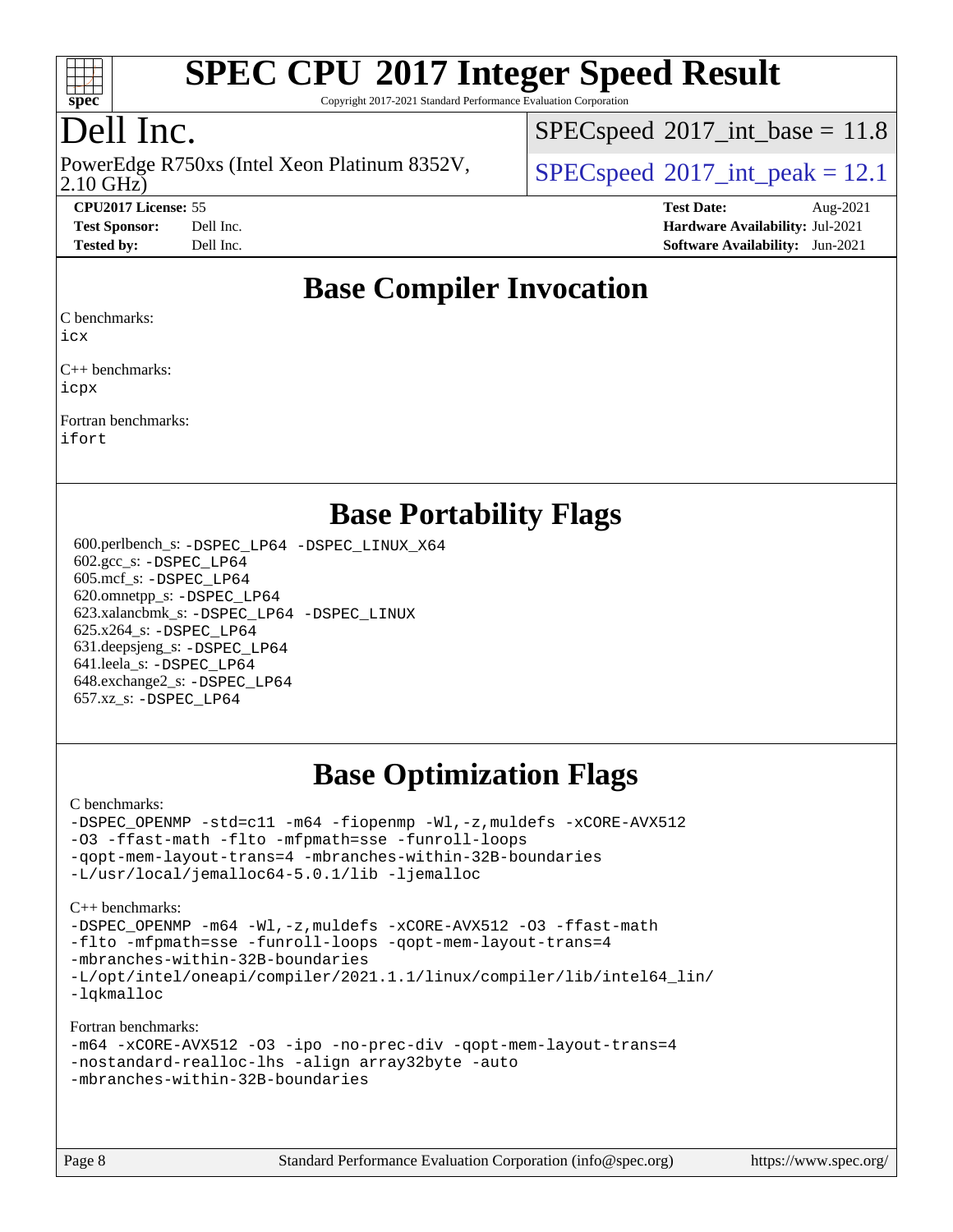

Copyright 2017-2021 Standard Performance Evaluation Corporation

## Dell Inc.

2.10 GHz) PowerEdge R750xs (Intel Xeon Platinum 8352V,  $\vert$  [SPECspeed](http://www.spec.org/auto/cpu2017/Docs/result-fields.html#SPECspeed2017intpeak)®[2017\\_int\\_peak = 1](http://www.spec.org/auto/cpu2017/Docs/result-fields.html#SPECspeed2017intpeak)2.1

 $SPECspeed^{\circ}2017\_int\_base = 11.8$  $SPECspeed^{\circ}2017\_int\_base = 11.8$ 

**[CPU2017 License:](http://www.spec.org/auto/cpu2017/Docs/result-fields.html#CPU2017License)** 55 **[Test Date:](http://www.spec.org/auto/cpu2017/Docs/result-fields.html#TestDate)** Aug-2021 **[Test Sponsor:](http://www.spec.org/auto/cpu2017/Docs/result-fields.html#TestSponsor)** Dell Inc. **[Hardware Availability:](http://www.spec.org/auto/cpu2017/Docs/result-fields.html#HardwareAvailability)** Jul-2021 **[Tested by:](http://www.spec.org/auto/cpu2017/Docs/result-fields.html#Testedby)** Dell Inc. **[Software Availability:](http://www.spec.org/auto/cpu2017/Docs/result-fields.html#SoftwareAvailability)** Jun-2021

## **[Peak Compiler Invocation](http://www.spec.org/auto/cpu2017/Docs/result-fields.html#PeakCompilerInvocation)**

[C benchmarks \(except as noted below\):](http://www.spec.org/auto/cpu2017/Docs/result-fields.html#Cbenchmarksexceptasnotedbelow) [icx](http://www.spec.org/cpu2017/results/res2021q3/cpu2017-20210827-28974.flags.html#user_CCpeak_intel_icx_fe2d28d19ae2a5db7c42fe0f2a2aed77cb715edd4aeb23434404a8be6683fe239869bb6ca8154ca98265c2e3b9226a719a0efe2953a4a7018c379b7010ccf087)

600.perlbench\_s: [icc](http://www.spec.org/cpu2017/results/res2021q3/cpu2017-20210827-28974.flags.html#user_peakCCLD600_perlbench_s_intel_icc_66fc1ee009f7361af1fbd72ca7dcefbb700085f36577c54f309893dd4ec40d12360134090235512931783d35fd58c0460139e722d5067c5574d8eaf2b3e37e92)

[C++ benchmarks](http://www.spec.org/auto/cpu2017/Docs/result-fields.html#CXXbenchmarks): [icpx](http://www.spec.org/cpu2017/results/res2021q3/cpu2017-20210827-28974.flags.html#user_CXXpeak_intel_icpx_1e918ed14c436bf4b9b7c8bcdd51d4539fc71b3df010bd1e9f8732d9c34c2b2914e48204a846820f3c0ebb4095dea797a5c30b458ac0b6dffac65d78f781f5ca)

[Fortran benchmarks:](http://www.spec.org/auto/cpu2017/Docs/result-fields.html#Fortranbenchmarks) [ifort](http://www.spec.org/cpu2017/results/res2021q3/cpu2017-20210827-28974.flags.html#user_FCpeak_intel_ifort_8111460550e3ca792625aed983ce982f94888b8b503583aa7ba2b8303487b4d8a21a13e7191a45c5fd58ff318f48f9492884d4413fa793fd88dd292cad7027ca)

## **[Peak Portability Flags](http://www.spec.org/auto/cpu2017/Docs/result-fields.html#PeakPortabilityFlags)**

Same as Base Portability Flags

# **[Peak Optimization Flags](http://www.spec.org/auto/cpu2017/Docs/result-fields.html#PeakOptimizationFlags)**

[C benchmarks](http://www.spec.org/auto/cpu2017/Docs/result-fields.html#Cbenchmarks):

```
 600.perlbench_s: -Wl,-z,muldefs -prof-gen(pass 1) -prof-use(pass 2)
-xCORE-AVX512 -ipo -O3 -no-prec-div
-qopt-mem-layout-trans=4 -fno-strict-overflow
-mbranches-within-32B-boundaries
-L/usr/local/jemalloc64-5.0.1/lib -ljemalloc
 602.gcc_s: -m64 -std=c11 -Wl,-z,muldefs -fprofile-generate(pass 1)
-fprofile-use=default.profdata(pass 2) -xCORE-AVX512 -flto
-Ofast(pass 1) -O3 -ffast-math -qopt-mem-layout-trans=4
-mbranches-within-32B-boundaries
-L/usr/local/jemalloc64-5.0.1/lib -ljemalloc
605 \text{.mcf}\text{-}\mathrm{s}: basepeak = yes
625.x264-fiopenmp-std=c11-m64-Wl,-z,muldefs
-xCORE-AVX512 -flto -O3 -ffast-math
-qopt-mem-layout-trans=4 -fno-alias
-mbranches-within-32B-boundaries
-L/usr/local/jemalloc64-5.0.1/lib -ljemalloc
657.xz s: basepeak = yes
                                     (Continued on next page)
```